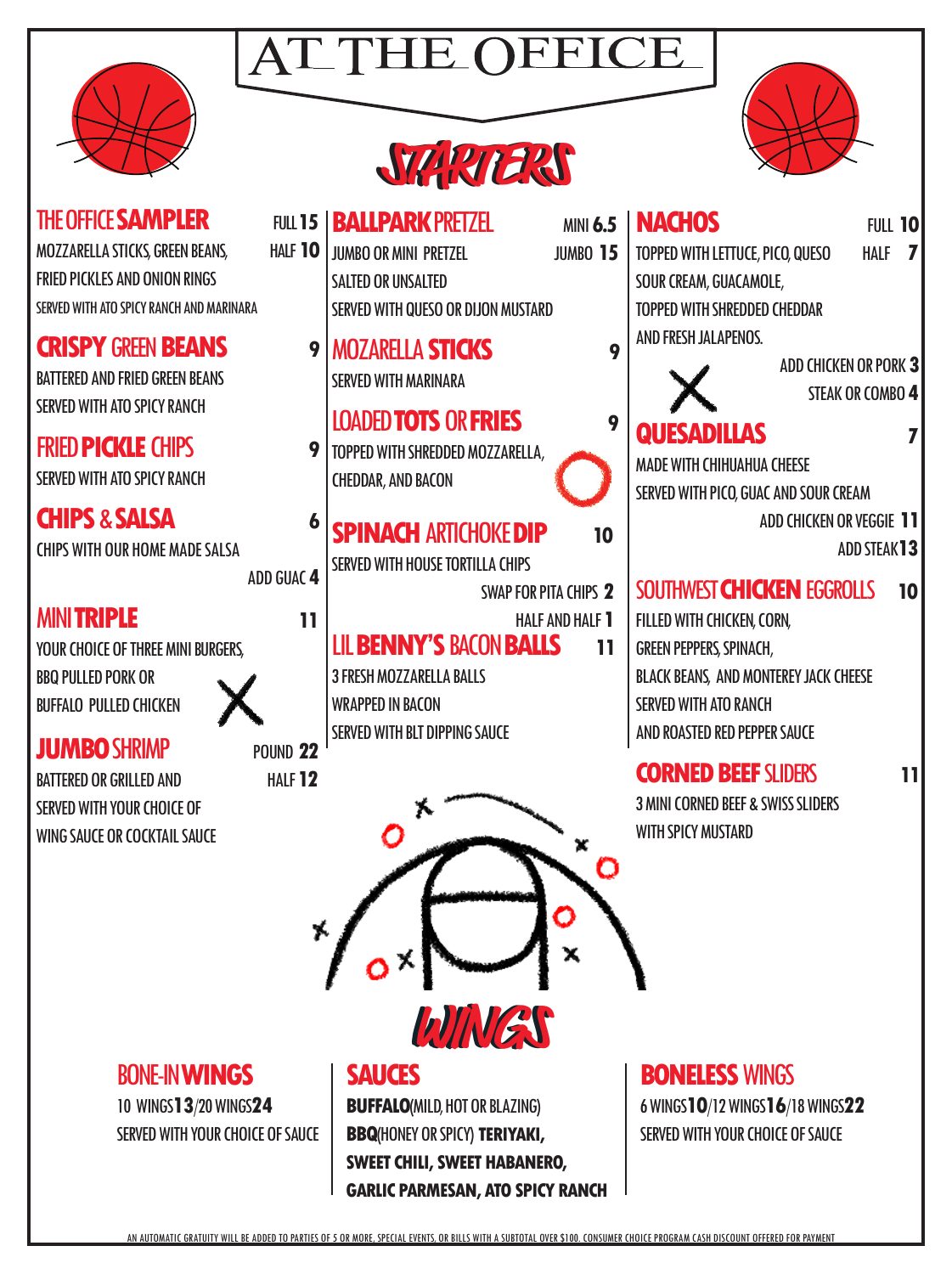





ALL SERVED WITH LETTUCE, TOMATO, RED ONION, PICKLES AND YOUR CHOICE OF SIDE **AMERICAN, SWISS, PEPPERJACK, PROVOLONE, CHEDDAR, FETA, BLEU CHEESE**

| OFFICE <b>CLASSIC</b><br>12<br>SERVED WITH YOUR CHOICE OF CHEESE<br><b>BACON CHEDDAR</b><br>13                                                                                                                                        | <b>BREAKFAST BURGER</b><br>APPLEWOOD SMOKED BACON, AN OVER EASY EGG<br>AND AMERICAN CHEESE ON A PRETZEL ROLL | 14                                                                                                                                          | <b>FOUR CHEESE</b><br>AMERICAN, SWISS, CHEDDAR,<br>AND MOZZARELLA CHEESE                                                 | 13                                                                             |
|---------------------------------------------------------------------------------------------------------------------------------------------------------------------------------------------------------------------------------------|--------------------------------------------------------------------------------------------------------------|---------------------------------------------------------------------------------------------------------------------------------------------|--------------------------------------------------------------------------------------------------------------------------|--------------------------------------------------------------------------------|
| APPLEWOOD SMOKED BACON AND SHARP CHEDDAR<br><b>MUSHROOM SWISS</b><br>13<br>FRESH SAUTEED MUSHROOMS AND SWISS CHEESE                                                                                                                   | <b>CINCO DE MAYO</b><br>HOMEMADE SALSA, GUACAMOLE, SOUR CREAM,<br>SHREDDED LETTUCE AND PEPPERJACK CHEESE     | 14                                                                                                                                          | <b>BLACK &amp; BLEU</b><br><b>TOPPED WITH BLEU CHEESE CRUMBLES</b>                                                       | 13                                                                             |
| <b>PATTY MELT</b><br>14<br><b>CHEDDAR CHEESE AND GRILLED ONION</b><br><b>ON MARBLE RYE</b>                                                                                                                                            | <b>BIG TEX</b><br><b>BBQ PULLED PORK, COLESLAW,</b><br>ON A PRETZEL ROLL                                     | 14                                                                                                                                          | <b>THE GOBBLER</b><br>SEASONED TURKEY BURGER, FRESH SPINACH,<br>RED ONION, AVOCADO,<br><b>MELTED FETA AND PESTO MAYO</b> | 14                                                                             |
| <b>LOCO CHICKEN</b><br><b>BUFFALO</b><br>CAJUN CHICKEN, PEPPERJACK,<br><b>CHICKEN TOSSED IN BUFFALO</b><br>PICO, AVOCADO<br>AND CRISPY TORTILLA CHIPS<br>x                                                                            | <b>TOPPED WITH MOZZARRELLA</b>                                                                               | <b>FLATSREADS</b><br><b>BOARDROOM</b><br><b>CHICKEN, MARINARA, TOMATOES,</b><br>MUSHROOMS, GREEN PEPPERS,<br>RED ONIONS AND MOZZARELLA<br>x | \$12                                                                                                                     | <b>BBQ PULLED PORK</b><br>PULLED PORK, BBQ SAUCE,<br>RED ONIONS AND MOZZARELLA |
|                                                                                                                                                                                                                                       |                                                                                                              | TACOS                                                                                                                                       |                                                                                                                          |                                                                                |
| THREE TACOS SERVED ON CORN OR FLOUR TORTILLAS<br>TOPPED WITH CILANTRO, ONION, CHIHUAHUA CHEESE<br>OR TOMATO, LETTUCE, CHIHUAHUA CHEESE.<br>SERVED WITH SIDE OF SALSA VERDE AND SOUR CREAM<br>SERVED WITH MEXICAN STYLE RICE AND BEANS |                                                                                                              | <b>GROUND BEEF</b><br><b>CAJUN CHICKEN</b><br><b>FISH</b><br><b>ARRACHERA STEAK</b><br><b>SHRIMP</b>                                        | 12<br>12<br>12<br>14<br>14                                                                                               |                                                                                |

AN AUTOMATIC GRATUITY WILL BE ADDED TO PARTIES OF 5 OR MORE, SPECIAL EVENTS, OR BILLS WITH A SUBTOTAL OVER \$100, CONSUMER CHOICE PROGRAM CASH DISCOUNT OFFERED FOR PAYMENT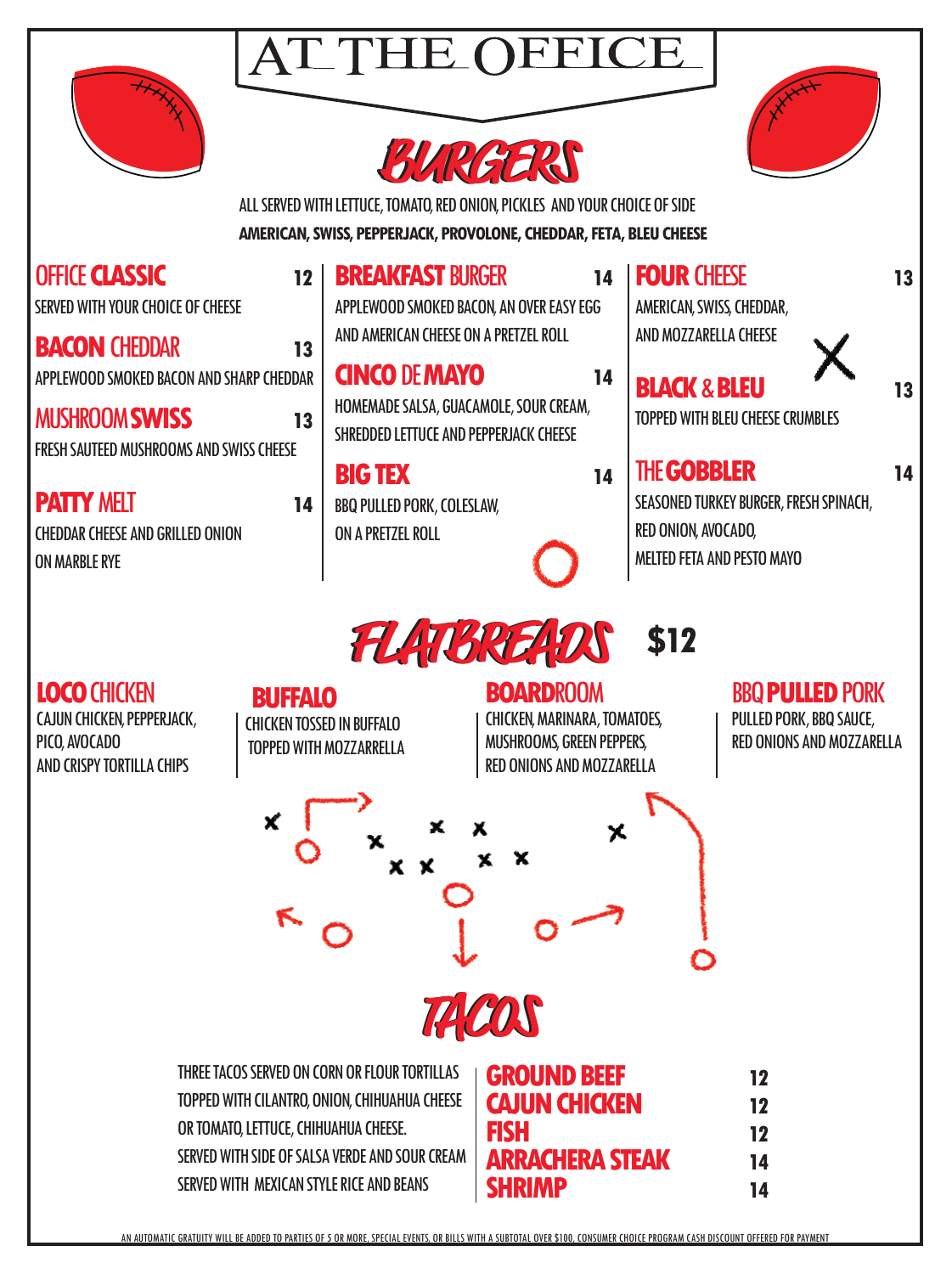

**SANDWICHES SANDWICHES**

**CALI** CHICKEN **14** 

ALL SERVED WITH LETTUCE, TOMATO, RED ONION, PICKLES AND YOUR CHOICE OF SIDE

**FRITTER** GRILLED **CHEESE 14**

GRILLED CHICKEN, AVOCADO, PESTO MAYO AND MOZZARELLA

CHICKEN FRITTERS, BACON, AND



| <b>CHICKEN PARM</b>                   |
|---------------------------------------|
| <b>GRILLED OR BREADED,</b>            |
| <b>MOZARELLA AND MARINARA</b>         |
| <b>PHILLY SHAVER</b>                  |
| SHAVED RIBEYE, SAUTEED GREEN PEPPERS  |
| AND ONIONS TOPPED WITH MOZZARELLA     |
| <b>ON FRENCH BREAD</b>                |
| <b>KILLER GRILLED CHEESE</b>          |
| AMERICAN AND PEPPERJACK CHEESE,       |
| <b>BACON AND TOMATOES</b>             |
| <b>HOUSE CLUB</b>                     |
| <b>TURKEY, BACON, LETTUCE TOMATO,</b> |
| <b>MOZZARELLA ON WHITE BREAD</b>      |

CLASSIC **CHICKEN 12**  GRILLED OR BREADED **SOUTHWEST** CHICKEN **14** BREADED CHICKEN, ATO RANCH, BACON AND PEPPERJACK LOCO **CHICKEN 14** GRILLED CAJUN CHICKEN, PICO, GUAC, AND PEPPERJACK **REUBEN** 13

THINLY SLICED CORNED BEEF WITH SWISS CHEESE, SAUERKRAUT AND 1000 ISLAND DRESSING SERVED ON RYE BREAD

#### CHEDDAR CHEESE ON TEXAS TOAST PULLED **PORK** OR **CHICKEN 12** SERVED IN HOUSE BBQ OR BUFFALO SAUCE **CORNED BEEF & SWISS 12** THINLY SLICED CORNED BEEF

WITH SWISS CHEESE AND DIJON MUSTARD SERVED ON RYE BREAD

CHICKEN **BACON** RANCH **14** GRILLED CHICKEN, BACON, AMERICAN CHEESE,

LETTUCE TOMATO, RANCH

**BUFFALO** CHICKEN **13** GRILLED OR BREADED CHICKEN IN YOUR CHOICE OF BUFFALO SAUCE, LETTUCE, TOMATO, RANCH

**WRAPS WRAPS** SERVED WITH YOUR CHOICE OF SIDE **SOUTHWEST CHICKEN 14** GRILLED CHICKEN WITH BACON, LETTUCE, TOMATO, PEPPER JACK AND CHIPOTLE MAYO TURKEY **BACON** AVOCADO **14** TURKEY, BACON, TOMATO, LETTUCE, ONION, AVOCADO AND PESTO MAYO

**4** 5 **FRIES MIXED VEGGIES TATER TOTS CONION RINGS PASTA SALAD SWEET POTATO WAFFLE FRIES COLE SLAW BROCCOLI** 

# **SIDES DRINKS**

 **3.50 4 PEPSI, DIET PEPSI, DR PEPPER, RED BULL ROOT BEER, LEMONADE, MOUNTAIN DEW, PINEAPPLE JUICE, SIERRA MIST CRANBERRY JUICE, COFFEE, UNSWEETENED TEA**